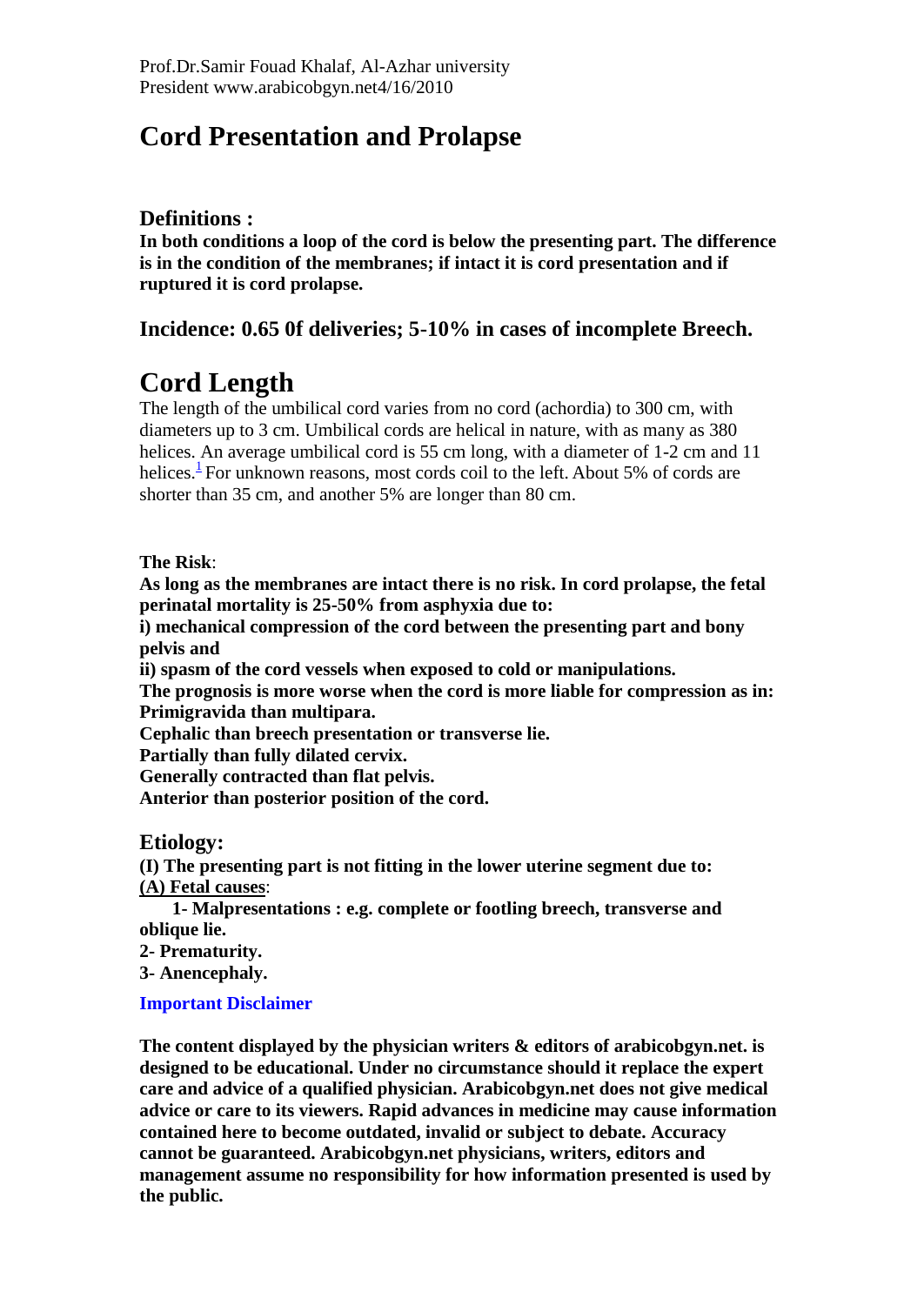Prof.Dr.Samir Fouad Khalaf, Al-Azhar university President www.arabicobgyn.net4/16/2010

**4- Polyhydramnios.** 

**5- Multiple pregnancy.**

**(B) Maternal causes:**

**1- Contracted pelvis.** 

**2- Pelvic tumours.**

## **(II) Predisposing factors**:

**1- Placenta praevia.**

**2- Long cord.** 

**3- Sudden rupture of membranes in polyhydramnios.**

## **Diagnosis:**

**- It is diagnosed by vaginal examination .**

**If the cord is prolapsed it is necessary to detect whether it is pulsating i.e. living fetus or not i.e. dead fetus but this should be documented by auscultating the FHS.**

During the course of labor, fetal bradycardia may indicate compression of a prolapsed cord, which should be ruled out with a vaginal examination.

**- Ultrasound: occasionally can diagnose cord presentation.** Loops of cord in front of the presenting part can be visualized using color Doppler studies

## **Management:**

**(A) Cord presentation**:

**Caesarean section: for contracted pelvis. In other conditions the treatment depends upon the degree of cervical dilatation:** 

**i) Partially dilated cervix : prevent rupture of** 

**membranes as long as possible by:**

**- putting the patient in trendlenberg position,**

**- avoiding high enema,** 

**- avoiding repeated vaginal examination.** 

**- When the cervix is fully dilated manage as** 

**mentioned later .**

**ii) Fully dilated cervix: the fetus should be delivered immediately by:**

> **- Rupture of the membranes and forceps delivery : in engaged vertex presentation.**

#### **Important Disclaimer**

**The content displayed by the physician writers & editors of arabicobgyn.net. is designed to be educational. Under no circumstance should it replace the expert care and advice of a qualified physician. Arabicobgyn.net does not give medical advice or care to its viewers. Rapid advances in medicine may cause information contained here to become outdated, invalid or subject to debate. Accuracy cannot be guaranteed. Arabicobgyn.net physicians, writers, editors and management assume no responsibility for how information presented is used by the public.**